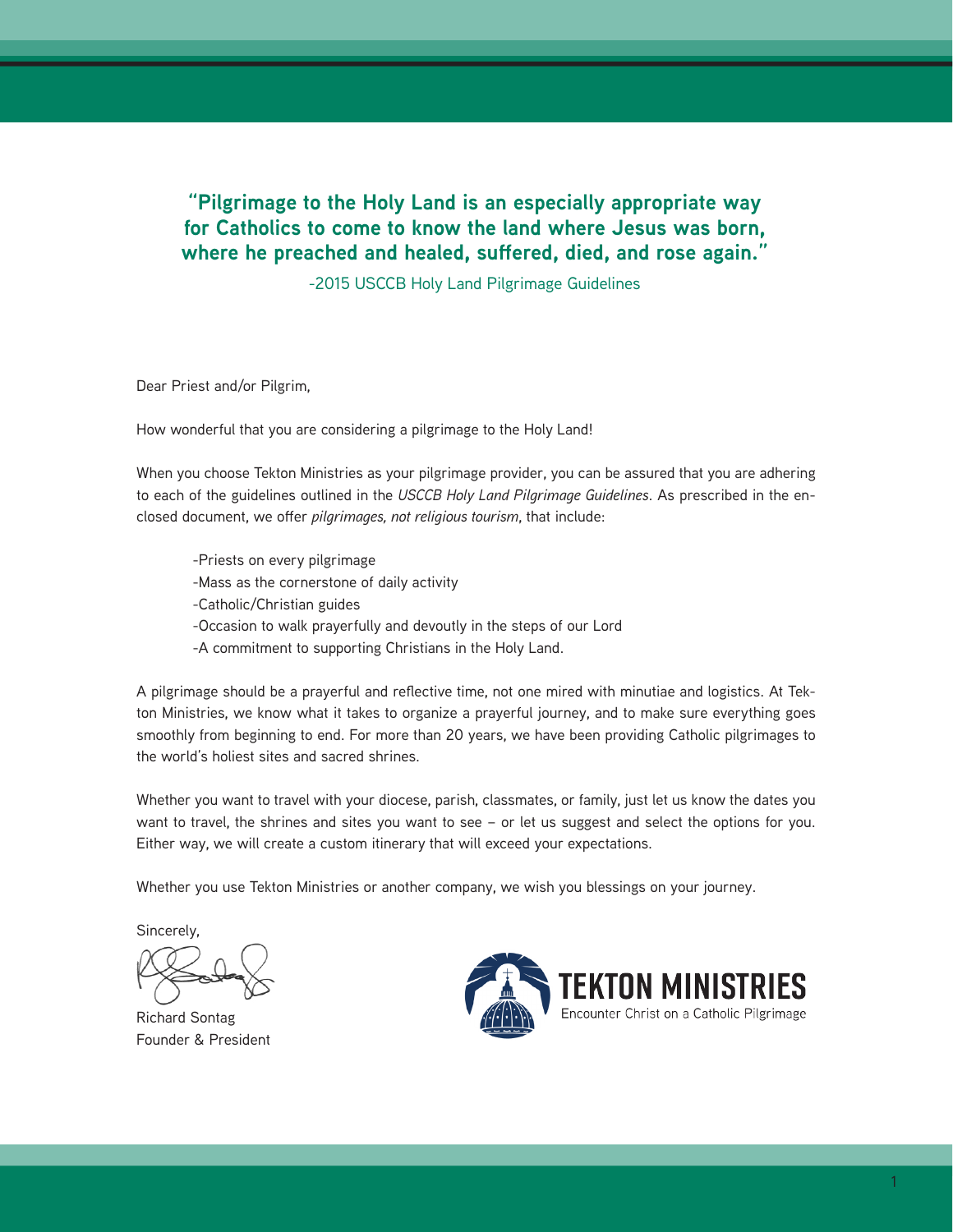

# PILGRIMAGE GUIDELINES U.S.C.C.B. HOLY LAND

Committee on International Justice and Peace United States Conference of Catholic Bishops

**In consultation with** The Catholic Near East Welfare Association Catholic Relief Services Secretariat for Ecumenical and Interreligious Afairs

December 2008/Revised November 2015

 $\Box$  ilgrimage may mean embarking on a journey of prayer; accompanying the poor, the oppressed, and refugees in their times of trial; visiting local holy sites; and countless other acts of faith. A pilgrimage to the Holy Land is a special time of spiritual journey for Christians. It is a time when we recommit ourselves to living a Christian life as a life of pilgrimage. For many American Catholics, *going on pilgrimage to the Holy Land is an especially appropriate way to come to know the land where Jesus was born, where he preached and healed, sufered, died and rose again.*

Originally issued at the time of the Great Jubilee in 2000, these revised and updated Holy Land Pilgrimage Guidelines are meant to encourage pilgrimages to the Holy Land and to ofer suggestions to help deepen the spiritual experience of a pilgrimage.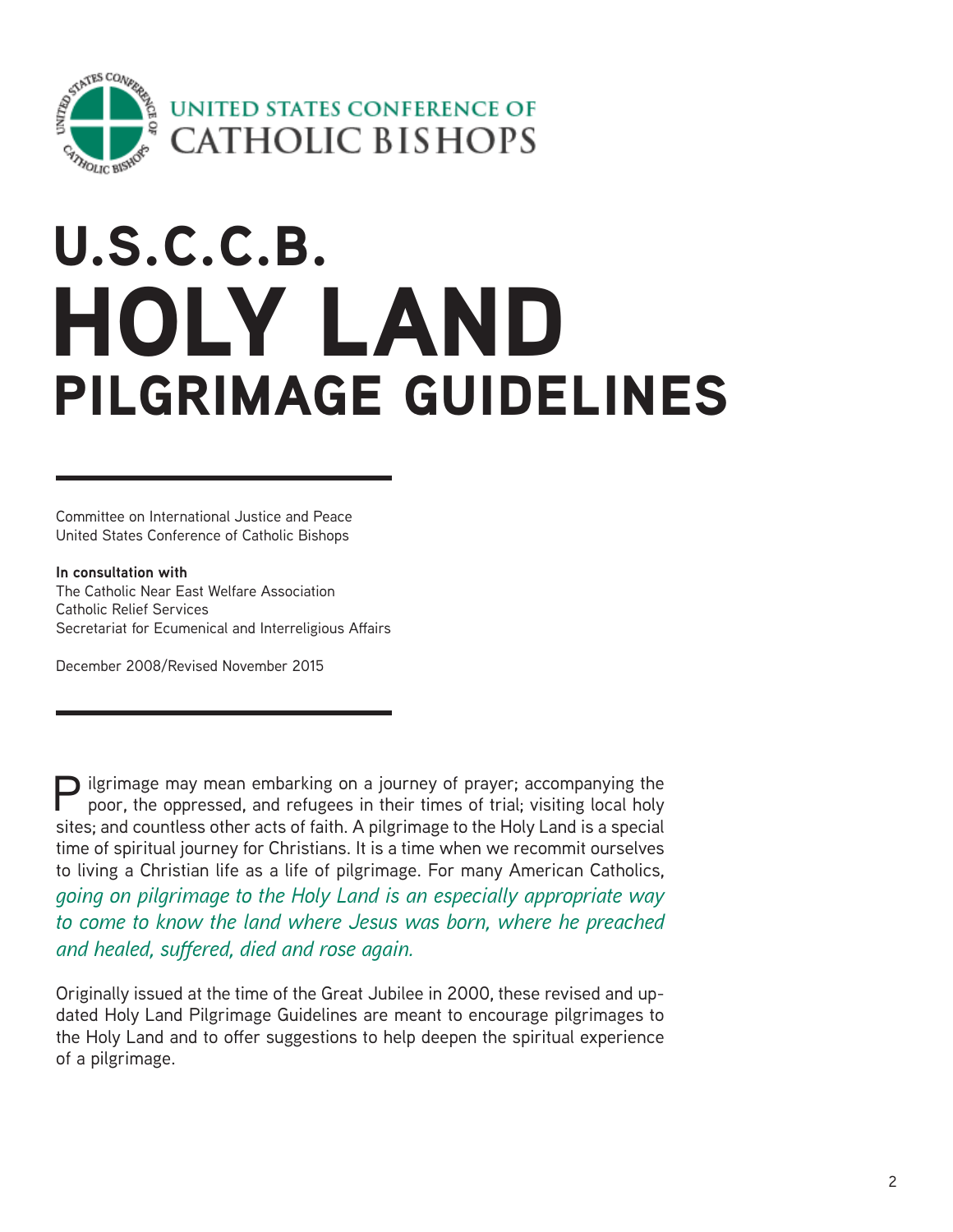#### **Pilgrimage – A Spiritual Journey**

The bishops of the United States, together with the Holy See and the Church in the Holy Land, desire to promote an authentic pilgrimage experience for Catholics visiting the Holy Land.

# *We encourage those who already plan to become pilgrims and those who are considering doing so, to undertake their journeys in a profoundly religious spirit, understanding they will be walking along the way of the Lord.*

Pilgrimages offer a special opportunity for Christian renewal and for carrying out the Church's mission of solidarity and reconciliation. Pilgrimage is a unique religious undertaking. Down the centuries, pilgrimage, whether begun out of devotion or in penitence, has been the occasion for conversion. Pilgrims are changed by the experience. Hearts and minds transformed forever, pilgrims have returned home with a new sense of their Christian calling to take up a new way of life. We want to encourage Catholics undertaking visits to the Holy Land to do so in the spirit of true pilgrims, to walk prayerfully and devoutly in the steps of our Lord and with openness to the movement of the Spirit of Jesus in their lives.

Potential pilgrims should not be discouraged by reports of the ongoing political instability in the region. They should draw strength from the generations of Christians who have made the pilgrimage to the Holy Land before them. They should also realize that Catholics have a special calming gift to bring to the Holy Land in the mission of repentance, conversion and renewal.

#### **Solidarity with Holy Land Christians**

Just as the Gospels are continued in the Book of Acts, so too pilgrimages are made complete by encounters with the living Church in the Holy Land. The Church of Jerusalem was the Mother Church for us all. It was from Jerusalem that the apostles went forth to spread the Gospel. It was to the Church in Jerusalem that other early communities of faith looked for guidance. So, we also hope that pilgrimages to the Holy Land will be an occasion to build solidarity between American pilgrims and the Church in the Holy Land whose center today is Jerusalem.

The great majority of Christians in the area are either Catholic or Orthodox. Most of the Catholics belong to the Melkite Greek Catholic Church, a church of the Byzantine tradition whose patriarch resides in Damascus. There is also a sizable Latin-rite community under the jurisdiction of the Latin Patriarch of Jerusalem. The local Orthodox Christians are part of the Greek Orthodox Patriarchate of Jerusalem. It has possession of many of the major Christian Holy Places. It shares custody (with the Franciscans and the Armenian Apostolic Church) of the Church of the Holy Sepulchre, known to Greek Orthodox as the Church of the Resurrection. There is also a signifcant presence of Oriental Orthodox Christians, especially the Armenian Apostolic Church, which has a local patriarchate and a school in Jerusalem associated with Saint James Cathedral and Monastery in the Armenian Quarter. A number of smaller Protestant groups complete the mosaic of Christian churches in the Holy Land. Your pilgrimage can offer a valuable opportunity to make contact with these groups, most of which have maintained a prayerful presence at the Holy Places for many centuries.

Jesus, on the night before he died, prayed for the unity of the Church. When Pope Paul VI visited Jerusalem in 1964, he made the encounter with the Ecumenical Greek Patriarch Athenagoras a major part of his pilgrimage. Awareness of the richness of the manifestations of Christian faith,

**"Pilgrimage is a unique religious undertaking... Pilgrims are changed by the experience. Hearts and minds transformed forever, pilgrims have returned home with a new sense of their Christian calling to take up a new way of life."**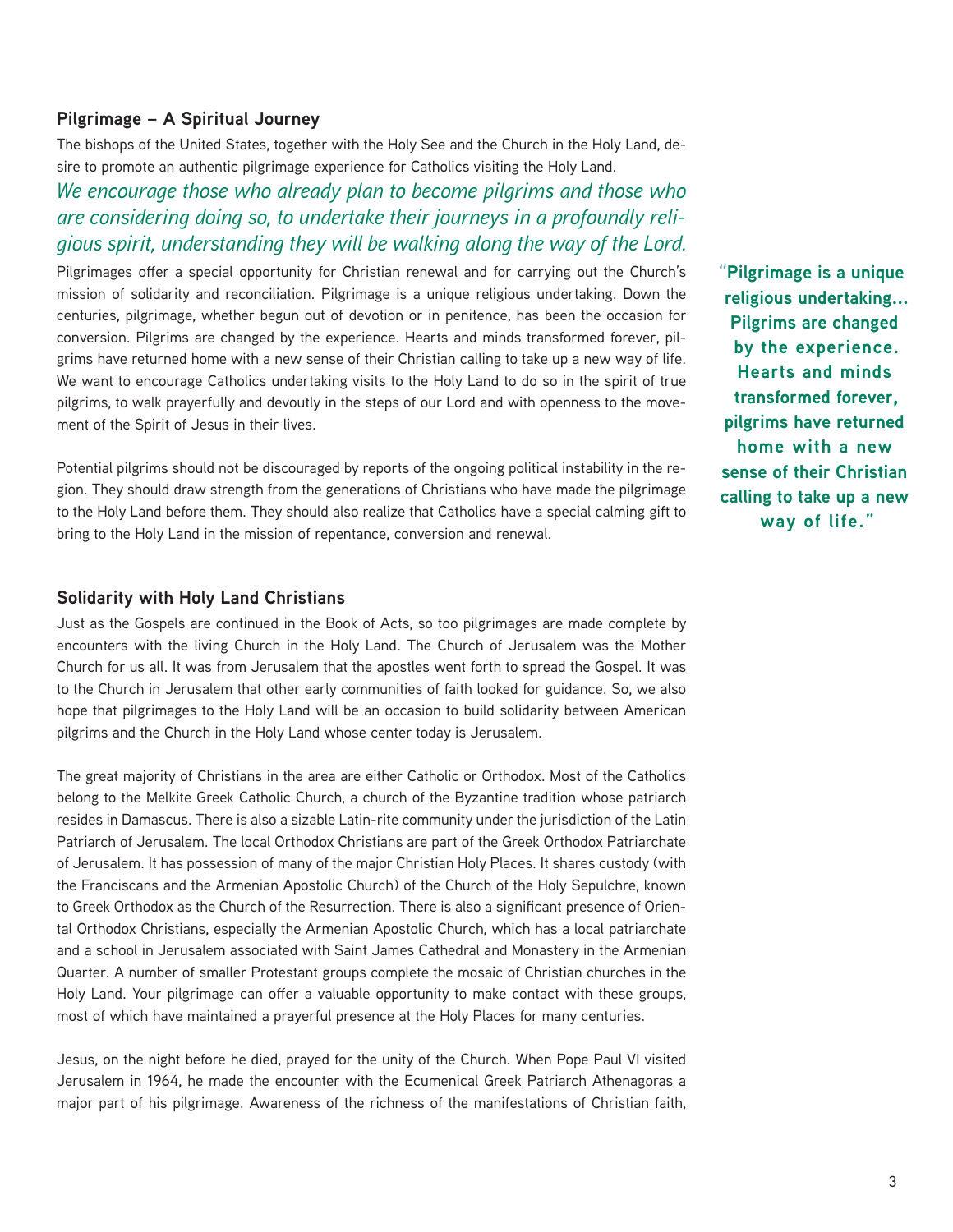especially in Jerusalem, can make every pilgrimage an encounter on the road to Christian unity. The Holy Land includes Israel, the Palestinian Territories, Jerusalem and Jordan. For some Eastern Churches, the Holy Land also includes Lebanon and Syria. The Christians of the Holy Land have a difficult vocation to live out in the land of the birth, death, and resurrection of Jesus. Pilgrims should be attuned to the people, places and situations along their journey of faith. The whole Church will be strengthened by special eforts of solidarity on the part of pilgrims toward the local Christian communities. The Arab Christian presence in the Holy Land is part of the Church's historic witness to the Gospel. By experiencing the local Church's travails, pilgrims can share in the wider struggle for justice and peace, and can strengthen the bonds of solidarity between the Church in the United States and the Church in the Holy Land.

Solidarity with the Christians of the Holy Land is particularly necessary at the present time. The pressures faced by Christians of all denominations throughout the Middle East region and the ensuing emigration are major concerns for the bishops of the region. The Holy Land is of particular concern, for the whole Church has an interest in the survival and well-being of living communities of faith there.

#### **Interreligious Ties**

Traditionally pilgrimage is also a time for healing and reconciliation. Today pilgrimage can contribute to reconciliation between the Israeli and Palestinian peoples and the three monotheistic religions of the Holy Land: Judaism, Christianity and Islam. Abraham is the father in faith for Jews, Christians, and Muslims. All worship the one God, listen to the divine word instructing them through scriptures, and treasure the Holy Land. For centuries, adherents of the three religions have lived side by side.

For all these reasons, the spirit of pilgrimage is not exclusive. Pilgrims should not visit the historic and modern Holy Land without encountering the living Christian community. Likewise, they must also take pains to encounter the diverse peoples and traditions of the Holy Land. Pilgrimage today means meeting Christians, Jews, and Muslims and learning about the difficult issues they face together in the land all three call holy.

#### **Knowledge of Key Concerns**

A pilgrimage is not a political exercise, but pilgrims to the Holy Land ought to have an opportunity to understand the sufering of a local Church caught in the midst of confict and the work of the Catholic Church for justice and peace in the Holy Land. Materials from the United States Conference of Catholic Bishops on peace between Israelis and Palestinians should be made available. Any pilgrimage should be a journey of faith and a prayerful search for justice and peace in the land that is holy to us. Many pilgrims are moved to work for justice and peace upon their return.

**"Pilgrimage should be planned and carried out as a genuinely religious exercise... pilgrimage difers from religious tourism and study tours of the Holy Land."**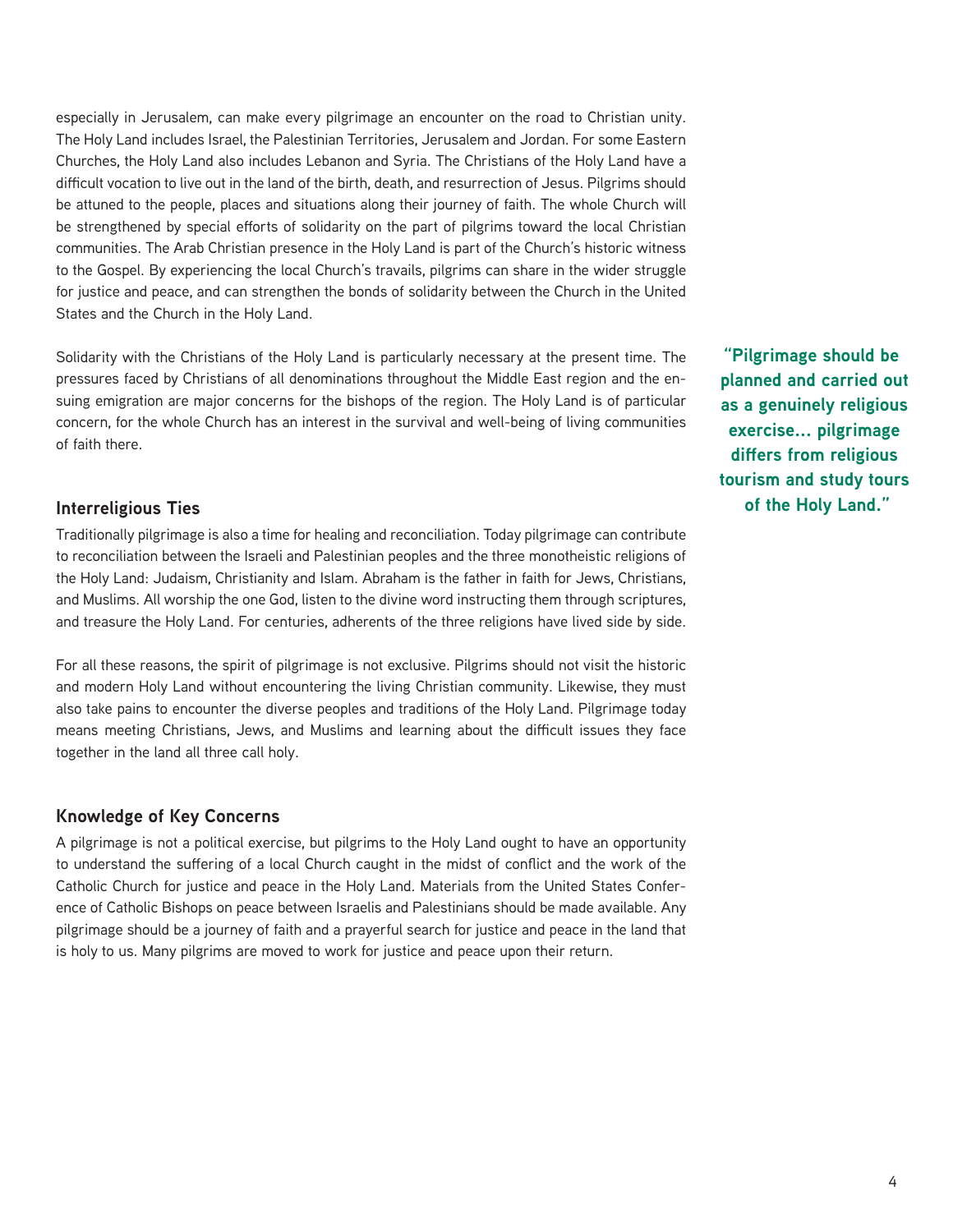# GUIDELINES

To allow pilgrims to experience the full religious power of their journey of faith, we make the following recommendations to potential pilgrims, guides, chaplains and Catholic travel agencies:

#### **Pilgrimage**

- 1. Pilgrimage should be planned and carried out as a genuinely religious exercise in the spirit of prayer, with reverent openness to the workings of the Spirit and the possibilities of conversion of life. Accordingly, pilgrimage difers from religious tourism and study tours of the Holy Land.
- 2. Pilgrims should be led by an accredited spiritual animator or licensed guide who appreciates and respects the Christian tradition and pilgrimage as a distinctive religious undertaking. There are Church-authorized and government-recognized pilgrimage animators. While, for the spiritual purposes of pilgrimage, Catholic or Christian animators or guides are preferable, when they are not available, non-Christian guides should be supplemented with approved chaplains and spiritual directors. Be aware that in addition to licensed Israeli (Jewish and Arab) guides, certifed Palestinian guides are now available for areas under Palestinian control. (Unfortunately, no reciprocity agreements are yet in effect with Israel.) Many of these guides have trained at the Holy See's Bethlehem University.
- 3. Pilgrimages should be planned and conducted with ample opportunity for prayer, celebration of the Sacraments, and personal and group refection. The spiritual atmosphere of a pilgrimage can be enhanced by the simplicity and quiet of pilgrim hostels as opposed to the busyness of commercial hotels.
- 4. Care should be taken, with advanced planning, for the celebration of the Sacred Liturgy, the Sacraments, and special events such as the renewal of baptismal and marriage vows.
- 5. The pilgrimage experience is enhanced by liturgical and devotional music. Groups should identify musicians and song leaders, and select music or hymnals in advance. Musical tapes can help preserve a sense of prayer on longer bus rides.
- 6. The Holy Places that are stafed by the Franciscans will have specialized sacramentaries and lectionaries adapted to the memory of the people and events associated with the site. In addition, the Latin Patriarchate of Jerusalem has local liturgical books with Masses commemorating many pilgrims, hermits, penitents and other holy men and women who journeyed to the Holy Land or made it their home. These may also be a source of inspiration for pilgrims and may be obtained from the Chancery of the Latin Patriarchate of Jerusalem.
- 7. Commercial contacts should be carefully limited with a view to retaining the religious intention of pilgrimage. Pilgrims can lend support to the local economy, but shopping ought not to become a preoccupation. Group leaders should prearrange a limited number of scheduled shopping times and/or allow free time for activities not essential to journeying as pilgrims.

**"Pilgrimages should be planned and conducted with ample opportunity for prayer, celebration of the Sacraments, and personal and group refection."**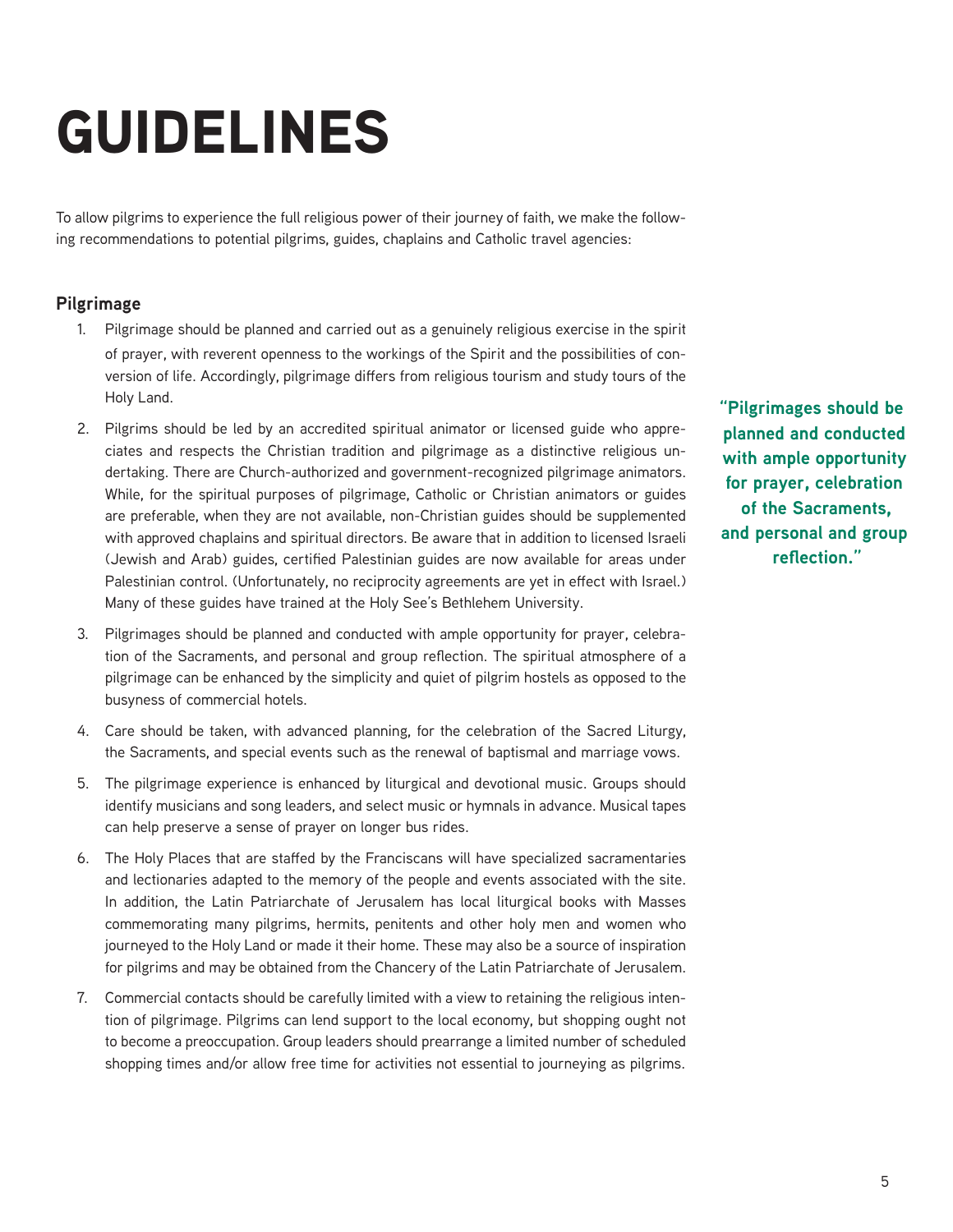#### **Solidarity**

- 8. Catholic pilgrims are encouraged to show their solidarity with the local Church in the Holy Land by becoming acquainted with the faithful, by being attentive to their stories, and by sharing their living faith.
- 9. Catholic Relief Services has created outreach programs for pilgrims and the Pontifcal Mission of CNEWA revived its programs. These offices can help orient American pilgrims and assist them in making contact with local Christians, along with Muslims and Jews. They can also assist groups in making contact with local organizations, especially related to peace, justice and development issues.
- 10. We encourage parish groups to meet with the parishes of the local Church in its diferent forms, especially Latin and Greek Melkite Catholics; likewise, diocesan groups, priests and religious should endeavor to make contact with local Church leaders and their institutions. Arrangements may be made through Catholic Relief Services' Outreach Office and the Pontifical Mission Office. The Notre Dame of Jerusalem Center and the Catholic Information Center can also be helpful.
- 11. When planning your pilgrimage, obtain a copy of the calendar of events sponsored by the Office of the Assembly of Catholic Ordinaries of the Holy Land (evcat@palnet.com), which is located at the Notre Dame of Jerusalem Center.
- 12. Ecclesial solidarity will also mean learning about issues of justice and peace from Palestinians, Israelis, Christians, Jews, and Muslims.
- 13. When visiting or meeting with local Christians, explore ways to establish sustained relations between your parish or diocese and Catholic parishes, Catholic institutions (including the justice and peace commission), and the local Catholic hierarchy.

#### **Ties to the Jewish Community**

- 14. The spirit of dialogue especially recommends making serious eforts to come to know the life and aspirations of Jewish communities in Israel. Therefore, pilgrims should try to engage in interfaith dialogue with Jews. The Interreligious Coordinating Council in Israel (ICCI) maintains offices in Jerusalem which offer opportunities for learning about interreligious dialogue in the Holy Land, identifying speakers for pilgrim groups, and learning about lectures and discussions during pilgrims' stays.
- 15. Visit the shrines and historic places of the Jewish people, such as the Western Wall, and the ancient synagogues at Capernaum and Nazareth. Visits to these sites can be occasions for prayerful understanding of the Jewish culture of Jesus' time and the Jewish roots of our Christian faith. A visit to Yad Vashem, the Israeli Holocaust Memorial, also would be important as a sign of respect and solidarity. Pilgrims should know that the Church disputes the way Pope Pius XII is depicted in the Museum.
- 16. Take advantage of lectures, symposia and other events sponsored by institutions such as the Notre Dame of Jerusalem Center.

**"Visit the shrines and historic places of the Jewish people, such as the Western Wall, and the ancient synagogues at Capernaum and Nazareth."**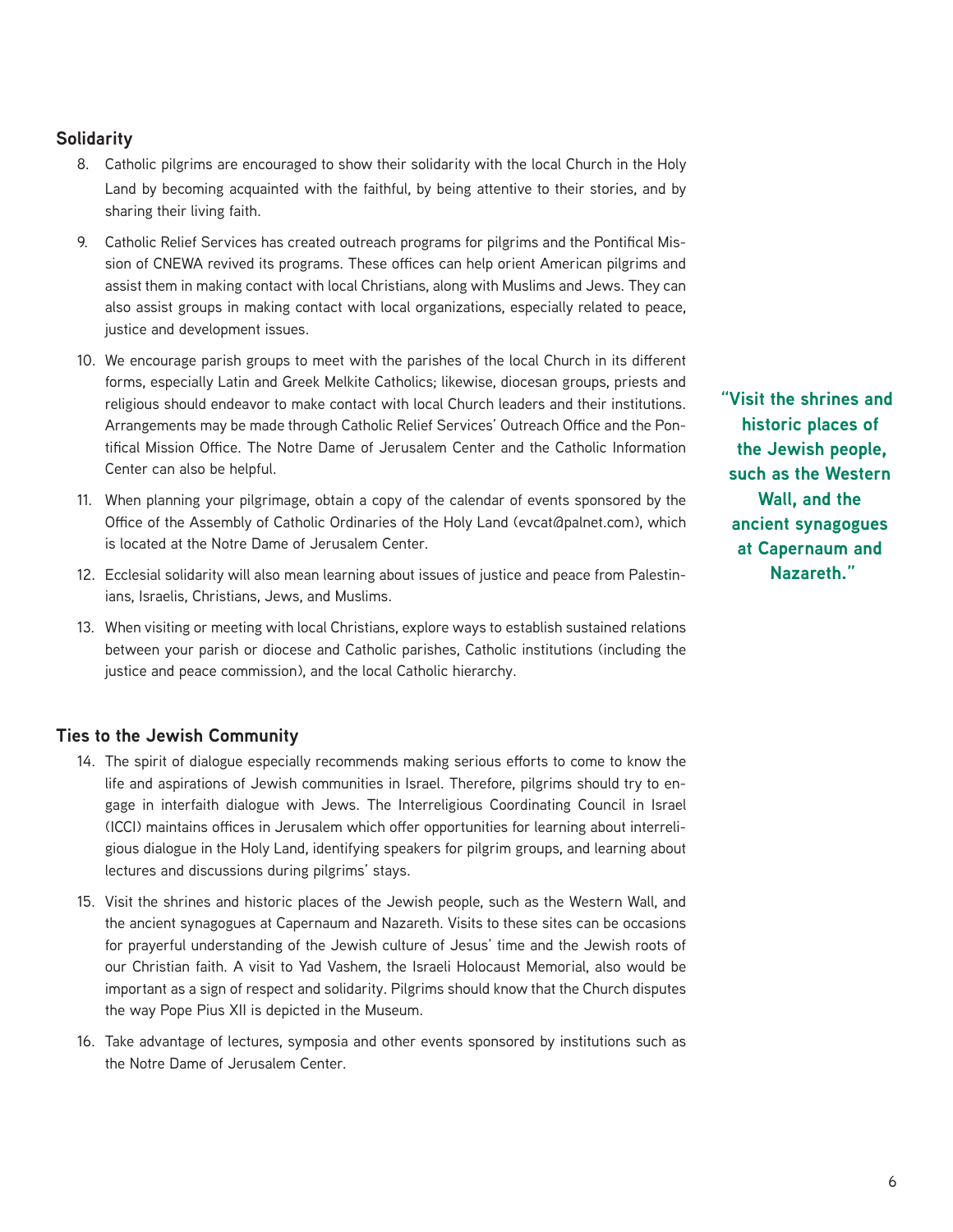#### **Ties to the Muslim Community**

- 17. Visit Muslim holy sites and meet with Muslim religious leaders. The CRS Outreach Office and the Pontifical Mission Office can be helpful in arranging meetings with Muslim groups and visits to religious sites, such as the Haram el Sharif (the Dome of the Rock) and the Al- Aqsa Mosque.
- 18. Visit a Muslim village and meet the people, especially where Catholic Relief Services, the Pontifcal Mission, or the Franciscans are sponsoring a project.
- 19. Participate in Jewish-Christian-Muslim dialogue events at the Notre Dame of Jerusalem Center.

#### **Practical Issues**

- 20. Many Christian institutions will provide meals for pilgrims, the income from which helps support their operations. Plan in advance to take meals in hospices, orphanages, or schools, or take your accommodations with them.
- 21. Where possible, pilgrims are encouraged to visit programs supported by the U.S. Catholic Church: the Pontifcal Mission, Catholic Relief Services, and Bethlehem University. With a hotel training program, the university can provide meals as well as a chance to meet with Palestinian students and faculty from the West Bank, Jerusalem and Gaza. This can be easily achieved and incorporated into one's itinerary.
- 22. Guides and tour agencies will be alert to security concerns. The U.S. Embassy and the U.S. Consulate in Jerusalem also issue alerts which can be helpful in planning and executing your pilgrimage. In general, keep to tour buses and avoid public transport (buses).
- 23. If your guide does not want to enter certain areas, inquire about reasons. Has there been a recent disturbance? Is a disturbance expected today? Be aware that some guides will be averse, solely for ideological reasons, to entering some areas. If a pattern of comments seems to suggest that this reluctance is ideologically based, consult with his superiors, CRS or the Pontifcal Mission, or with local Christian leaders for advice. While not taking unnecessary risks, the religious goals of the pilgrimage, including solidarity and reconciliation, would suggest crossing over boundaries when possible.
- 24. Without prejudice to others, be attentive to opportunities to support known Christian businesses, including Christian travel agencies and guides. The majority of Christians in the Holy Land are poor and economically disadvantaged. Patronizing their businesses can be an act of solidarity with a Church seriously threatened by emigration. Such business contributes to the economic development of Arab Christian communities and helps retain the threatened Catholic presence in the Holy Land.

**"The majority of Christians in the Holy Land are poor and economically disadvantaged. Patronizing their businesses can be an act of solidarity with a Church seriously threatened by emigration."**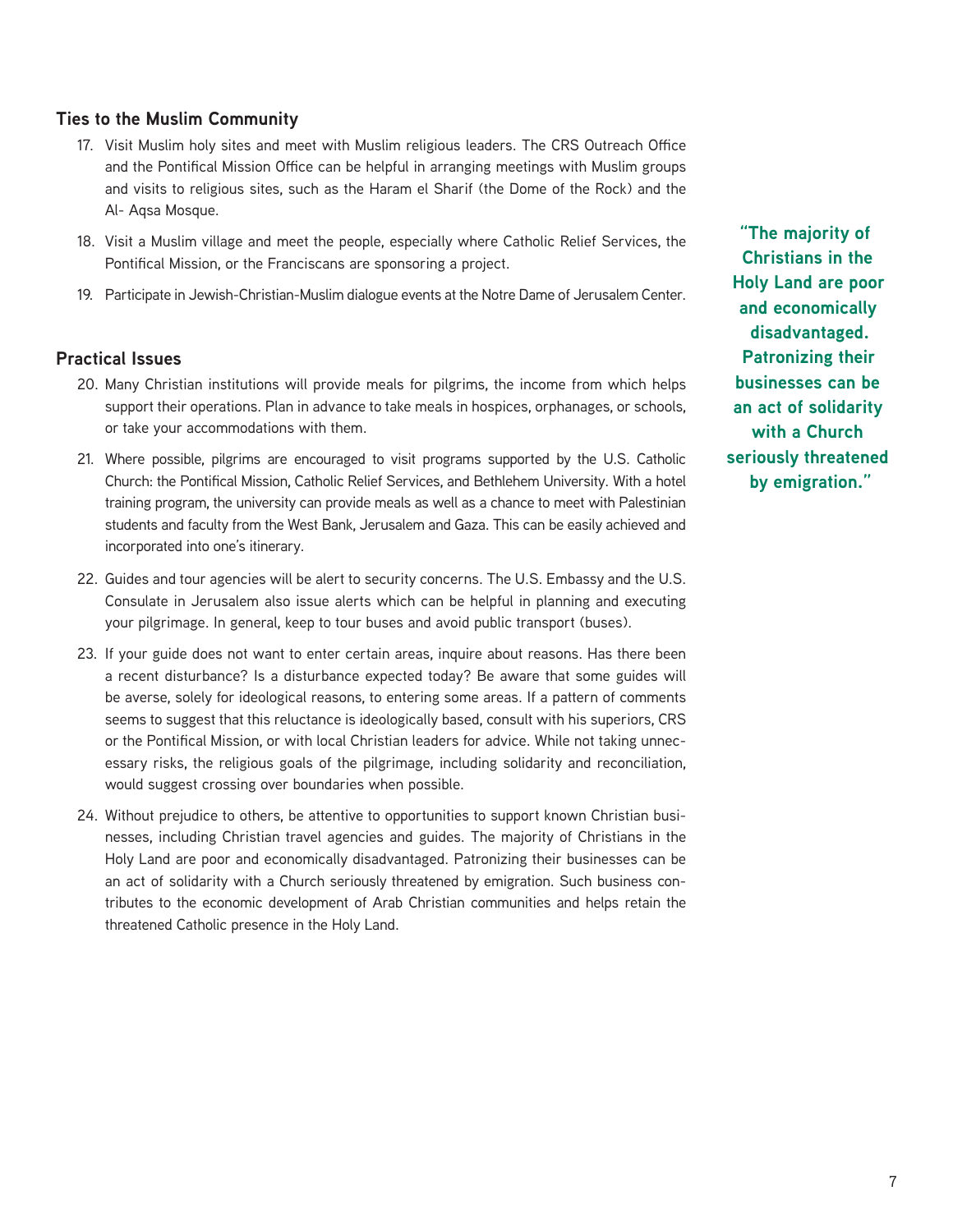# **FOR U.S. CATHOLIC PILGRIMS** CONTACTS

# **Bethlehem University**

Rue de Freres, Bethlehem

PO Box 11407 92248 Jerusalem

**Contact:** Brother Stephan Tuohy, FSC, Vice President for Advancement stuohy@bethlehem.edu

Mr. Demitri Awwad, Public Relations Officer demitris@bethlehem.edu

**Phone:** 011-972-2-274-1241 **Fax:** 011-972-2-274-4440

info@bethlehem.edu bethlehem.edu

# **Catholic Relief Services Outreach Office**

PO Box 19447 91193 Jerusalem

**Contact:** Hannah Nasrallah, Project Officer hnasrallah@eme.crs.org

Matt Davis, Country Representative

**Phone:** 011-972-2-656-9240 **Fax:** 011-972-2-656-9243

# **Christian Information Center (CIC)**

PO Box 14308 (Jaffa Gate-Old City) Jerusalem 91142

**Contact:** Rev. Fr. Athanasius O.F.M. - Director

**Phone:** 011-972-2-627-2692 **Fax:** 011-972-2-628-6417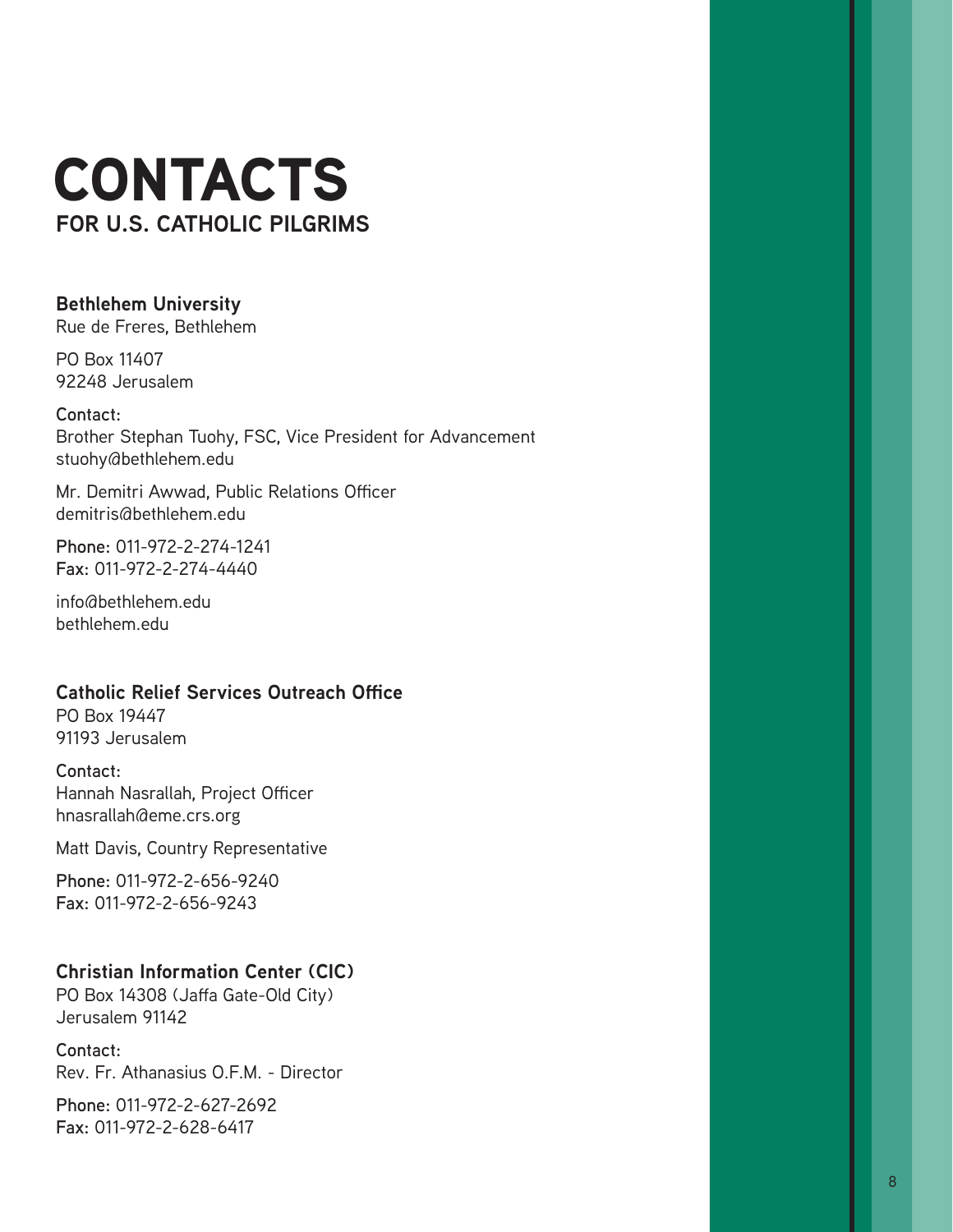# **Custos of the Holy Land**

PO Box 186 Jerusalem 9100101

**Phone:** 011-972-2-626-6561 **Fax:** 011-972-2-628-6417

custodia@custodia.org custodia.org

# **Holy Land Incoming Tour Operators Association (HLITOA)**

PO Box 19597 Jerusalem 91190

**Contact:** Mona Hamuri, Executive Director

Mobile: 011-972-54-812-8380 **Phone:** 011-972-2-627-2692 **Fax:** 011-972-2-628-6417

admin@holylandoperators.com holylandoperators.com

# **Interreligious Coordinating Council in Israel (ICCI)**

PO Box 8771 Jerusalem 91086

**Contact:** Ophir Yarden

**Phone:** 011-972-2-561-1899 **Fax:** 011-972-2-563-4148

education@icci.org.il icci.org.il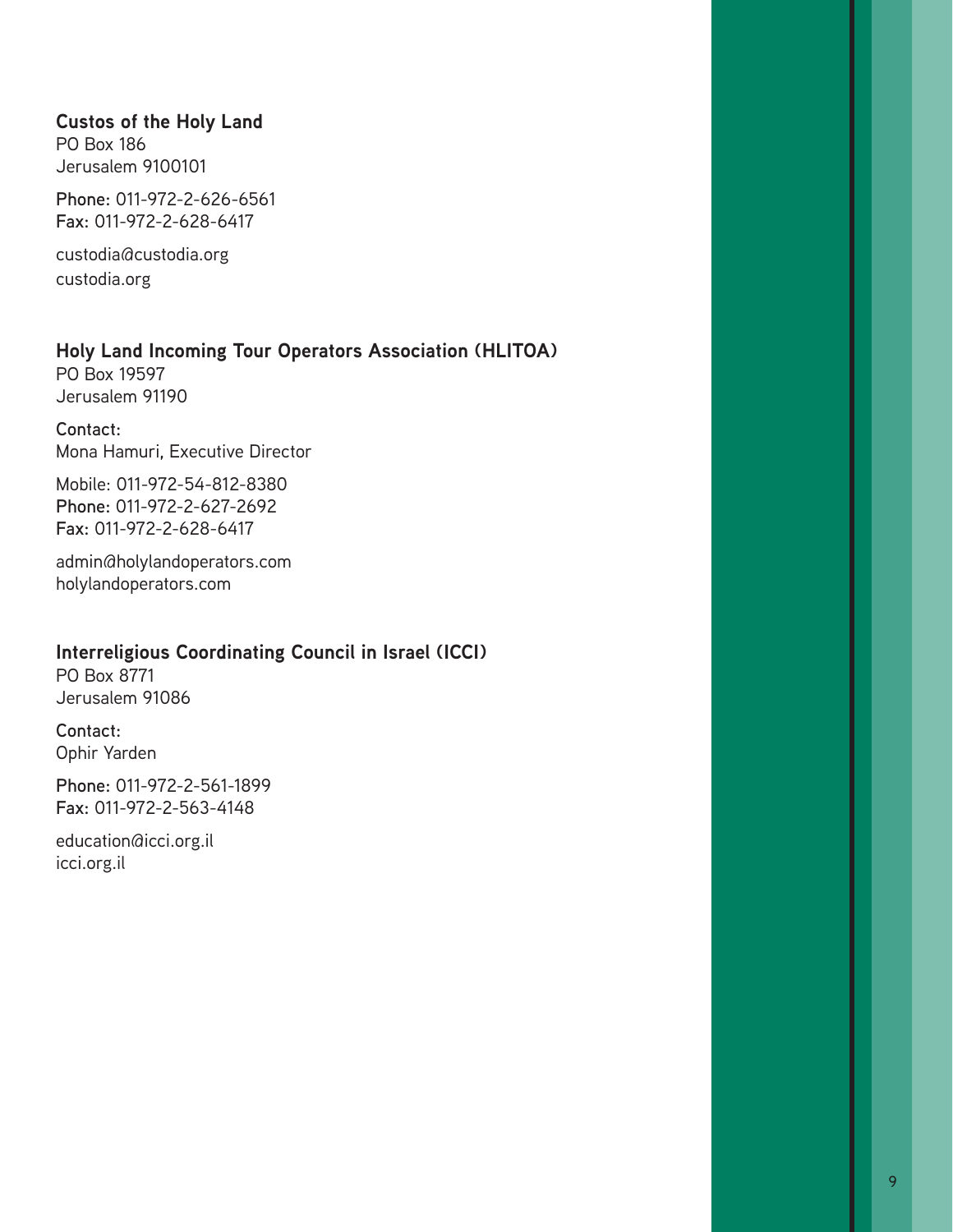#### **Latin Patriarchate of Jerusalem**

Patriarchatus Jerusalem Jaffa Gate

PO Box 14152 Jerusalem 91141

**Contact:** Fr. Humam Khzouz, President and CEO

**Phone:** 011-972-2-647-1470 **Fax:** 011-972-2-601-9185

ceo@lpjp.org lpjp.org

# **Melkite Greek Catholic Center**

Jaffa Gate, Old City Jerusalem

PO Box 14130 - Patriarchal Vicarate Jerusalem 91141

**Contact:** Anthony Munayer

**Phone:** 011-972-2-648-2023 **Fax:** 011-972-2-628-6652

gcp@pgc-lb.org mliles.com/melkite/index.shtml

### **Middle East Council of Churches**

PO Box 14634 - Jerusalem Liason Office Jerusalem 91146

**Phone:** 011-972-2-628-4931 **Fax:** 011-972-2-626-4730

mec-churches.org/mainn\_eng.htm

#### **Notre Dame of Jerusalem Center**

PO Box 20531 Paratroopers Road #3 Jerusalem 91204

**Phone:** 011-972-2-627-9111 **Fax:** 011-972-2-627-1995

jsolana@legionaries.org notredamecenter.org